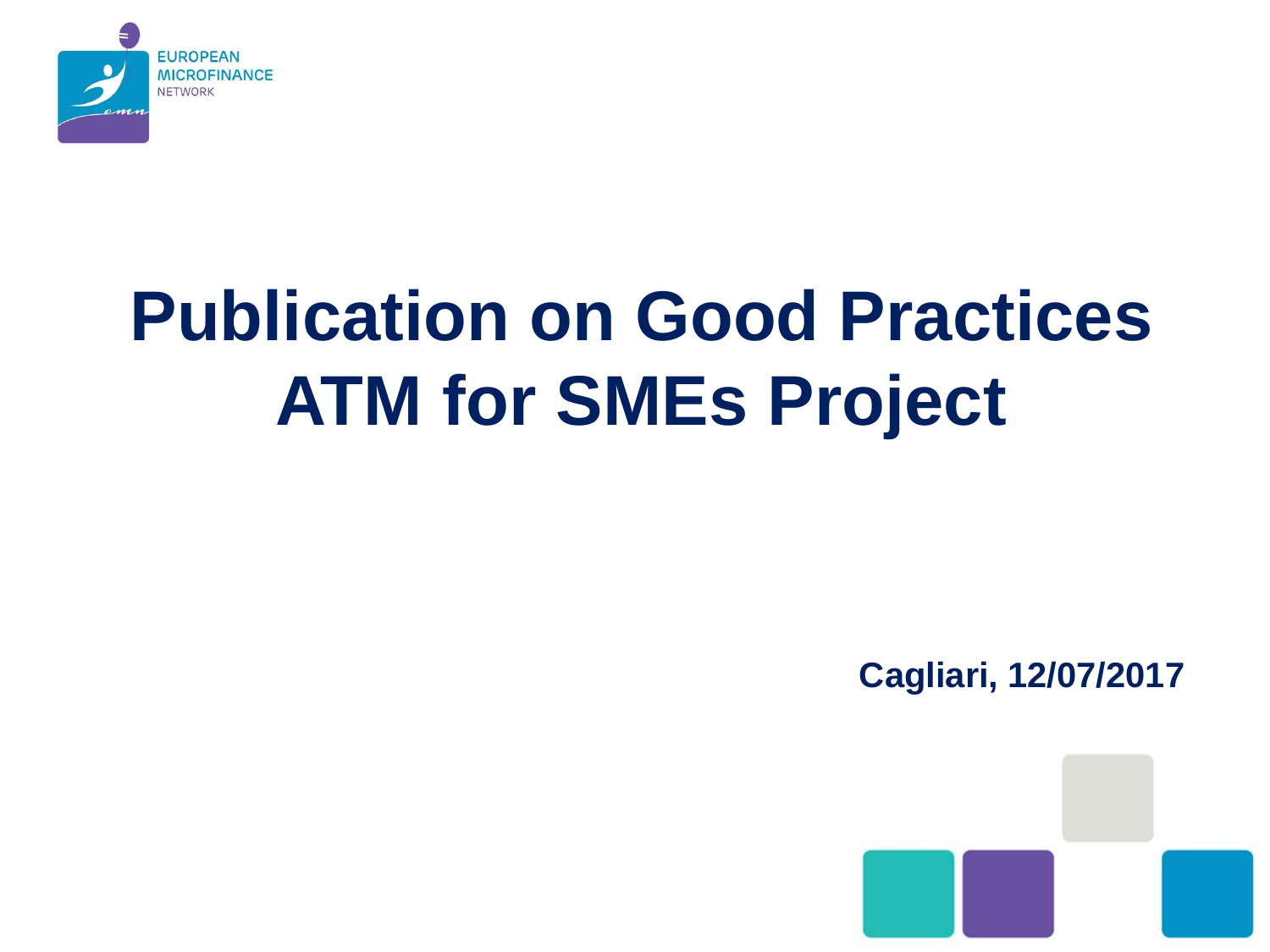

### **Main objective**

#### **Support the transferring and implementation of innovative practices**

-> Selecting and presenting **15 Good Practices collected in the framework of the project**

-> Integrate them with Good Practices gathered from EMN members to **enlarge the exchange and present additional innovative practices** to partners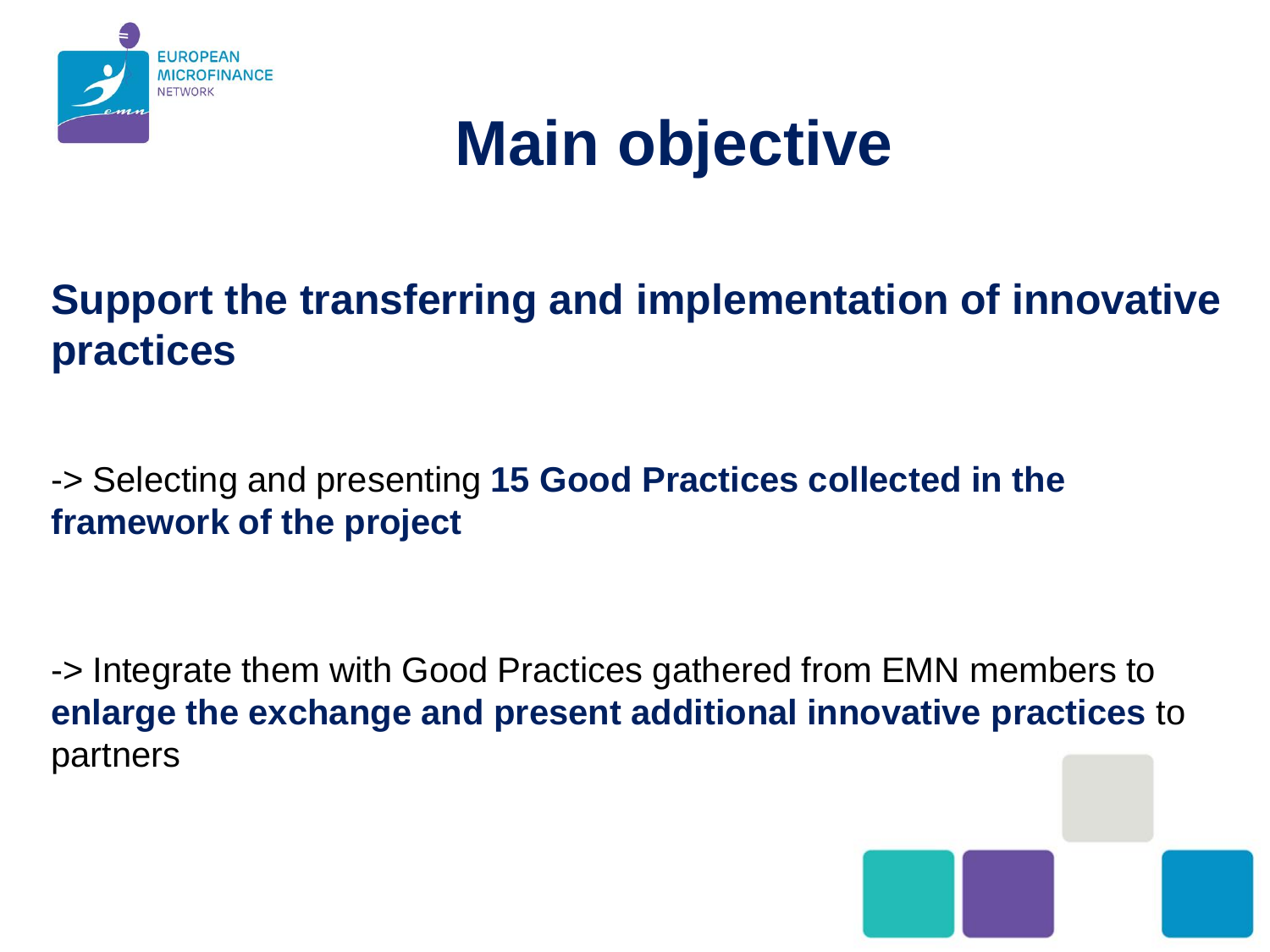

### **Selection process**

• **90 Good Practices shared by partners** and uploaded on the ATM exchange platform (10 GPs per partner)

• **Pre-selection of about 30 GPs** to be further developed and integrated to provide more comprehensive information

**Final selection of about 15 GPs** by a Working Group composed by project partners and experts. To be complemented with EMN GPs.

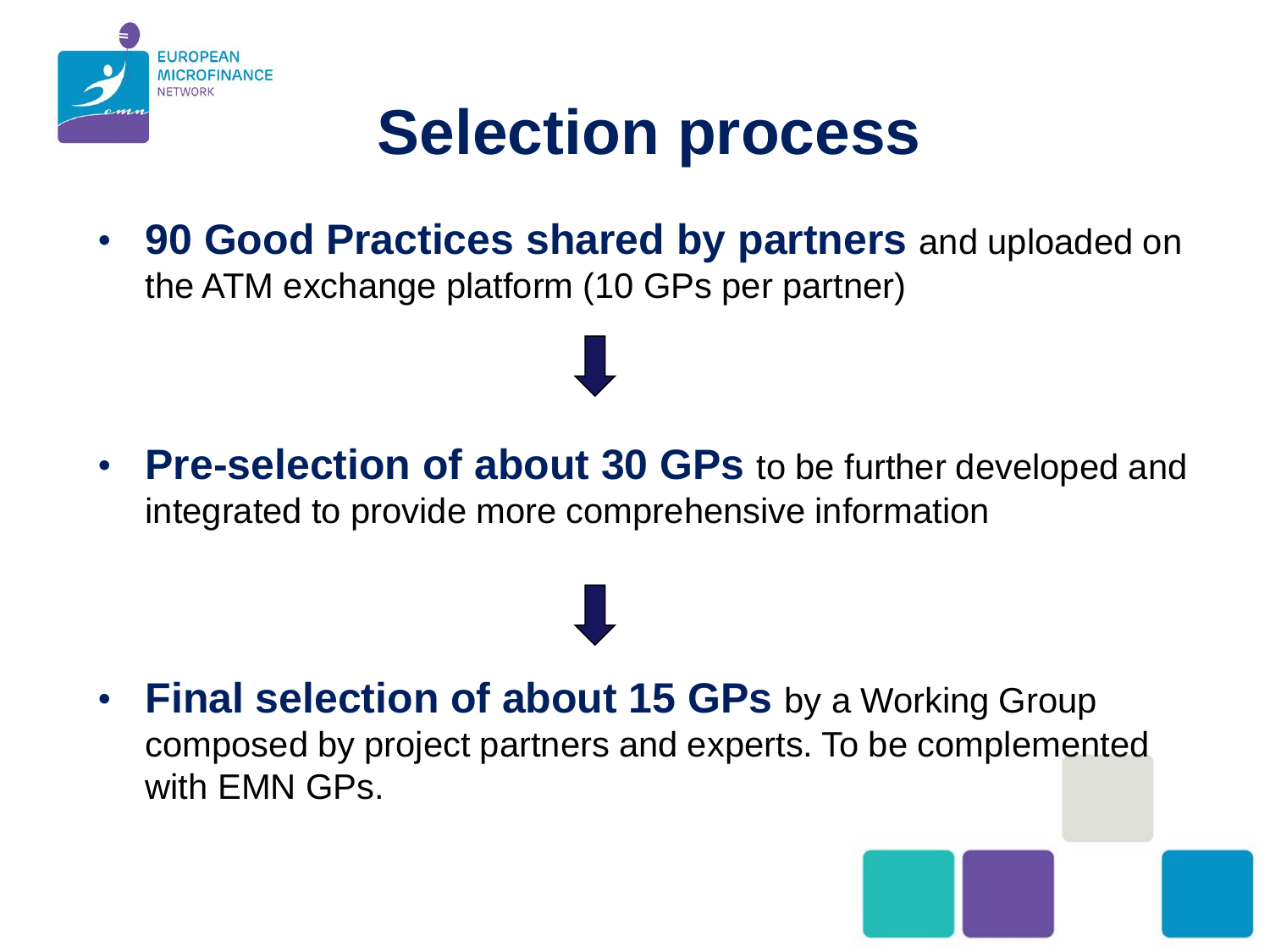

### **Selection criteria**

- **All partners are represented** by the selection of the Good Practices (1/2 GP per partner) in order to ensure a proper representation of the geographical scope of the project (8 countries)
- Good Practices **address a wide spectrum of target groups** 
	- -> women, young people/students, immigrants, Roma people & ethnic minorities, people with disability, unemployed & people on welfare, people from rural areas/farmers.
	- -> micro enterprises, SMEs, start-ups and social enterprises.
- Good Practices are **balanced among the 3 main common topic identified**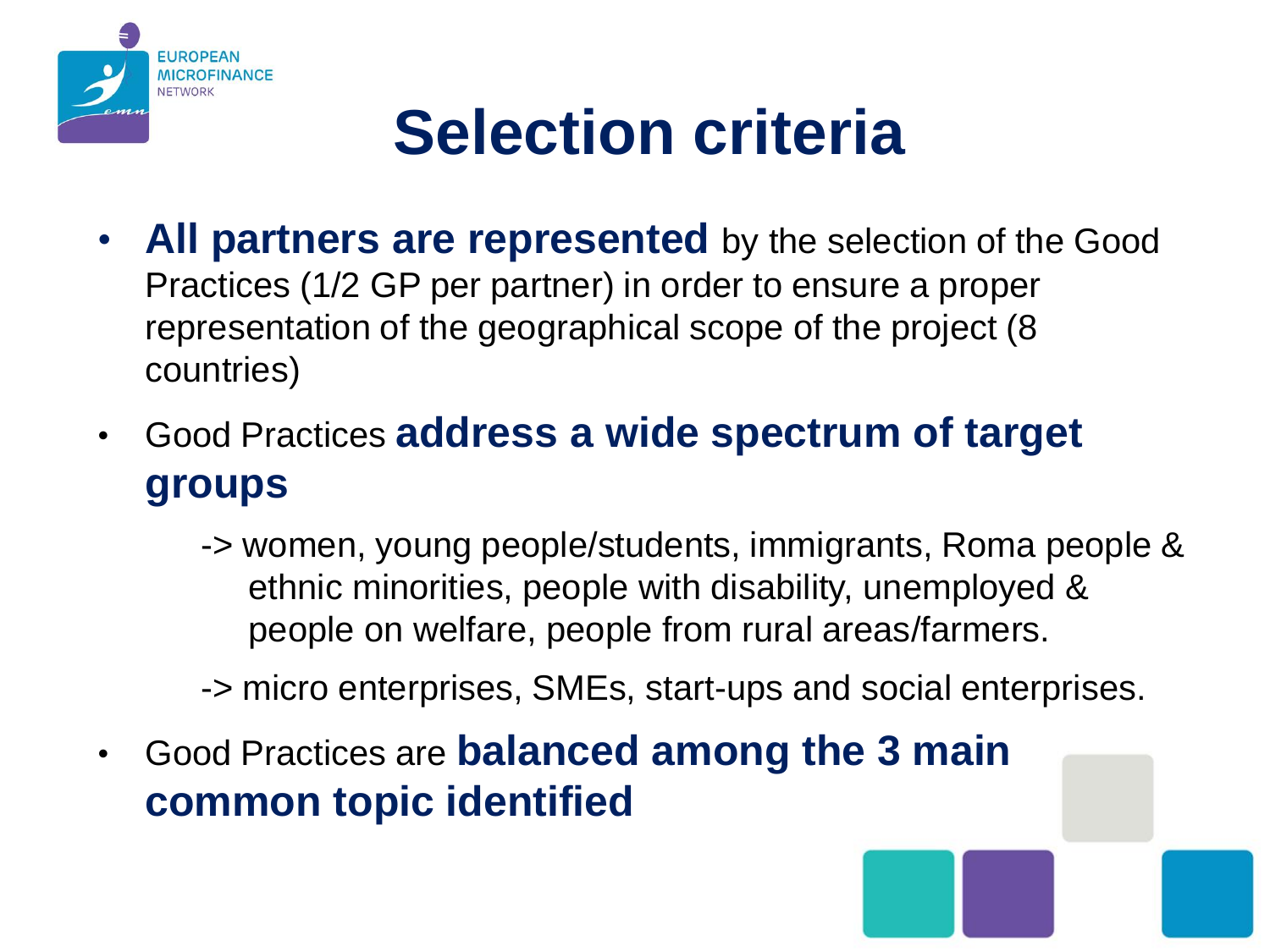

### **Selection criteria - Main topics**

#### **1) Technological innovation adopted in the delivery of microfinance:** e-learnings platforms, IT systems, etc.

GPs tackling/supporting:

->the sustainability and efficiency of local microfinance programs

->involvement of priority groups

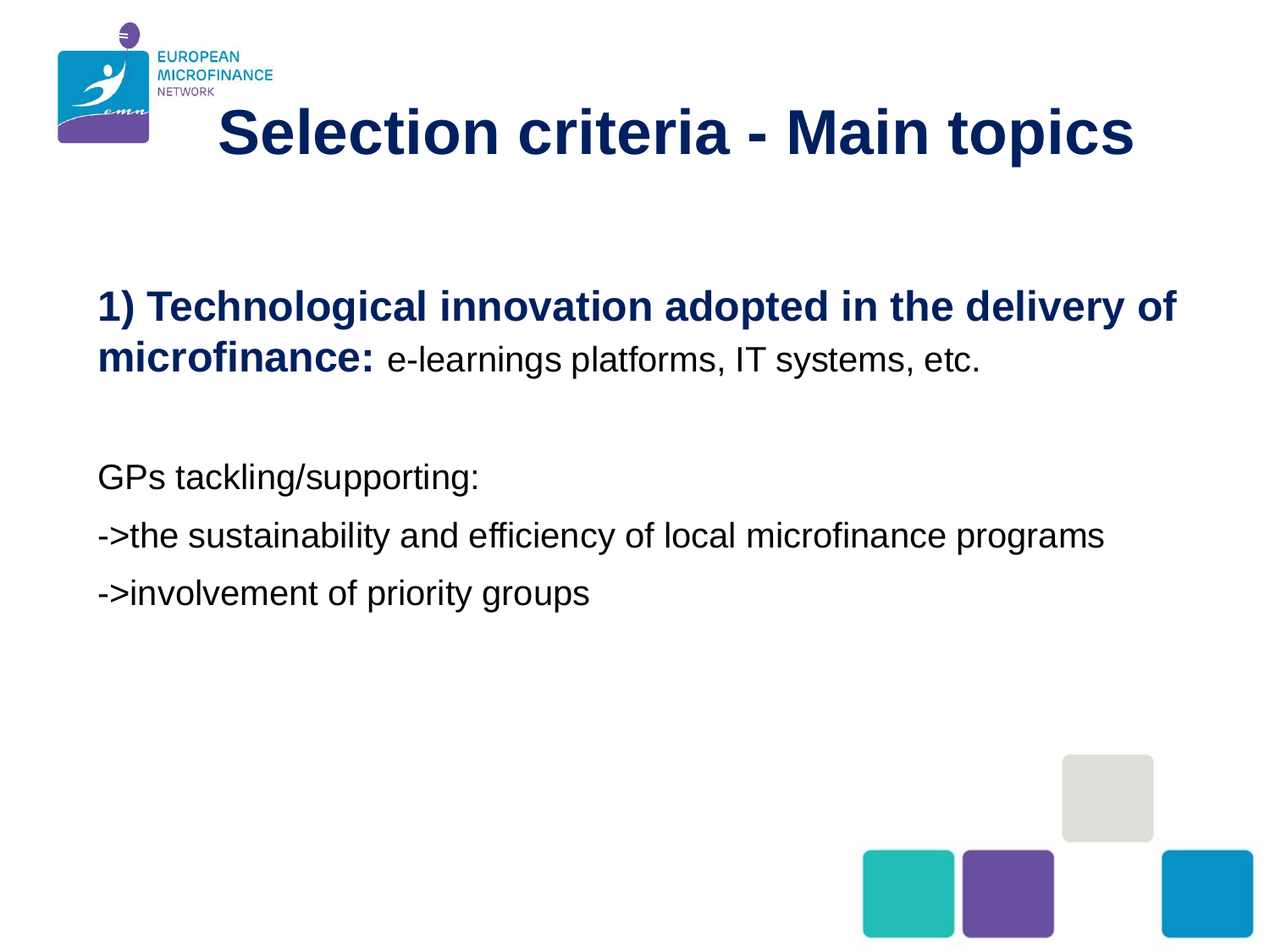

### **Selection criteria - Main topics**

#### **2) Methodologies adopted in the delivery of microloans (up to EUR 25,000) :** client assessment, risk management, product design, integration of NFS etc.

GPs tackling/supporting:

->social outreach of microfinance and mitigating the negative effects of financial exclusion

->involvement of priority groups

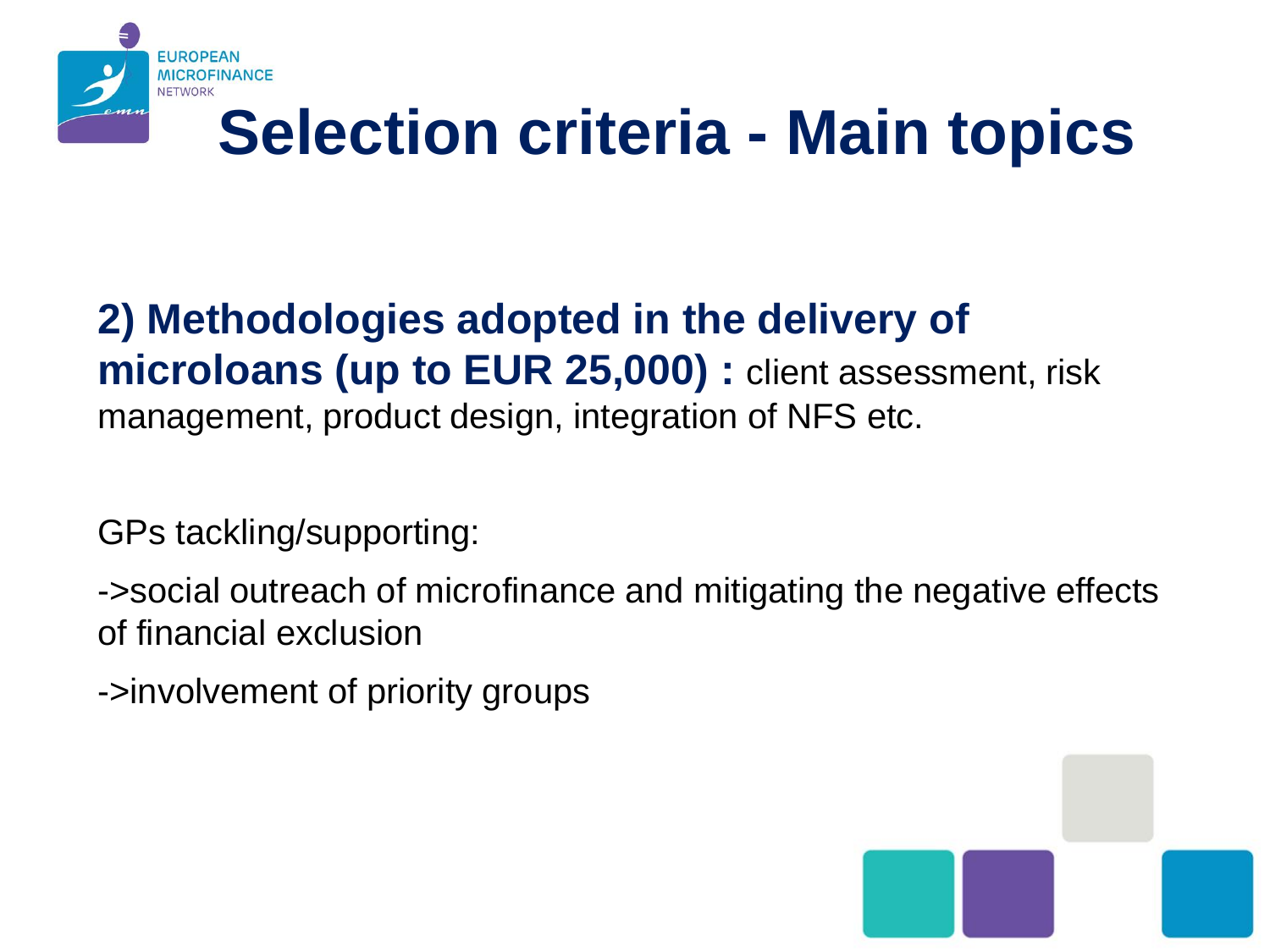

### **Selection criteria - Main topics**

#### **3) Establishment of successful partnerships in the delivery of microloans:** guarantee/loan funds, public/private partnership, etc.

GPs tackling/supporting:

->promotion of local microfinance funds and entrepreneurship initiatives

->use of microfinance as a local employment tool

->the sustainability and efficiency of local microfinance programs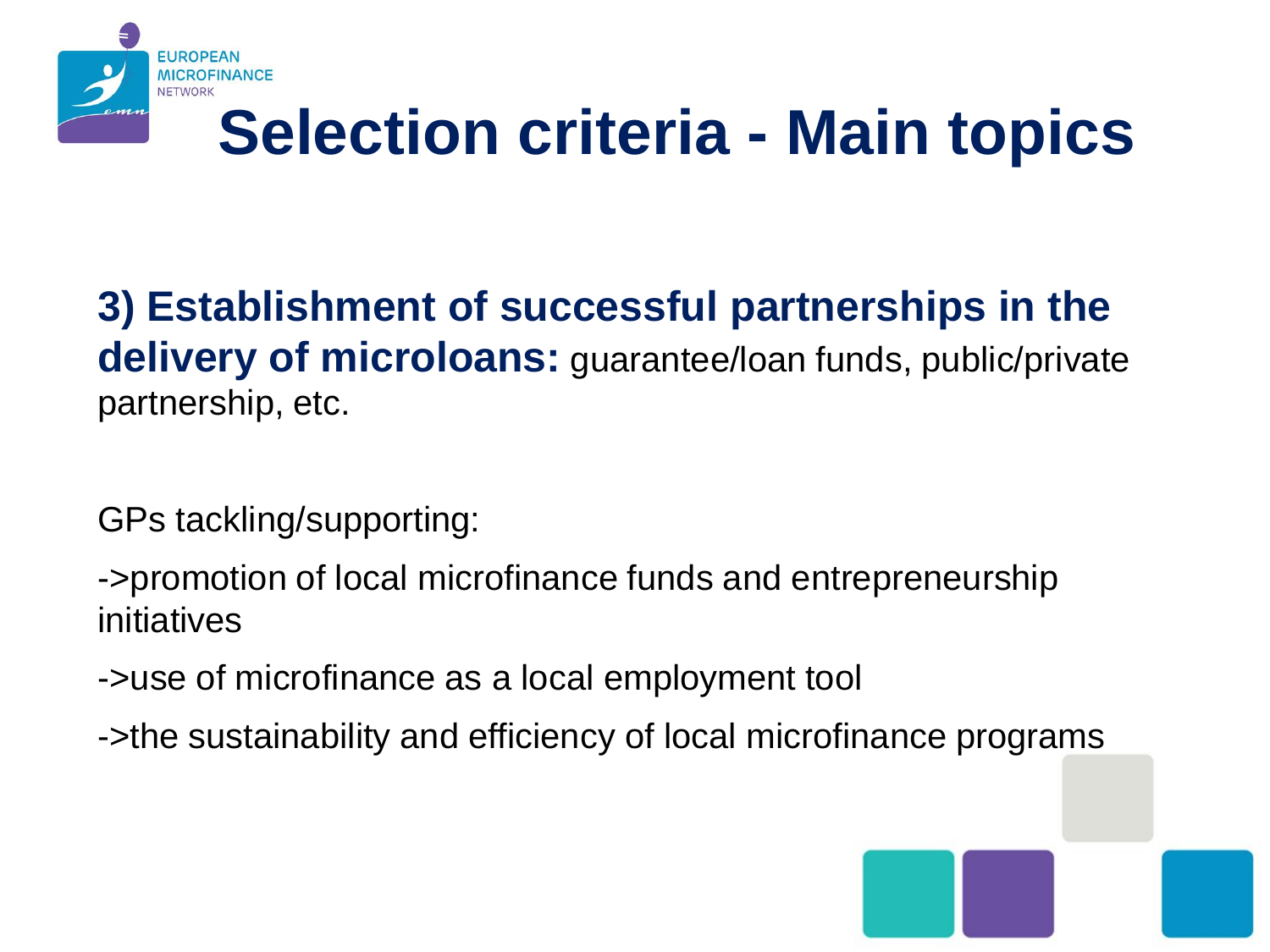

### **Section criteria – inputs from partners**

#### **Any comment/suggestions on:**

-> selection criteria?

-> topics selected?

-> additional topics to be covered in the publication?

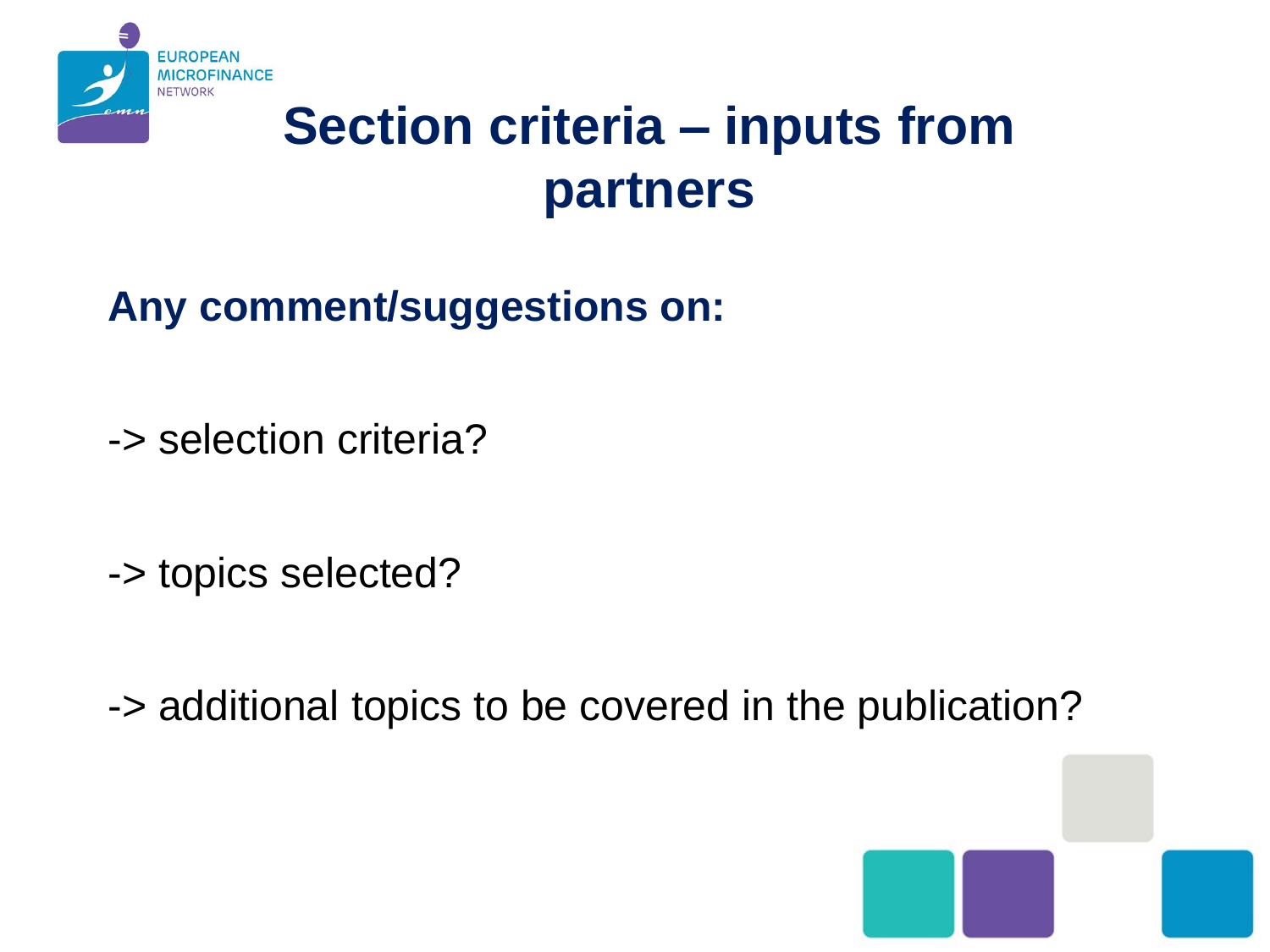



Contents of the publication will be finalised by the end of 2017. Dissemination will start as from the end of 1st trimester 2018.

| <b>GPs are selected</b><br><b>EMN contacts partners</b><br>Final selection of<br>the 15 GP<br>integrating<br>feedback by WG<br><b>EMN</b> contacts<br>project partner to<br><b>Contents are finalised</b><br>further<br>integrate/develop<br>their GPs:<br>Contents are<br>-> email exchange<br>finalized: GPs are<br>-> skype calls<br>fine-tuned and<br>integrated with<br>additional material<br>(EMN GPs) | <b>July</b> | <b>August</b> | <b>September</b> | <b>October</b> | <b>November</b> | <b>December</b> | $\sim 100$ |
|---------------------------------------------------------------------------------------------------------------------------------------------------------------------------------------------------------------------------------------------------------------------------------------------------------------------------------------------------------------------------------------------------------------|-------------|---------------|------------------|----------------|-----------------|-----------------|------------|
|                                                                                                                                                                                                                                                                                                                                                                                                               |             |               |                  |                |                 |                 |            |